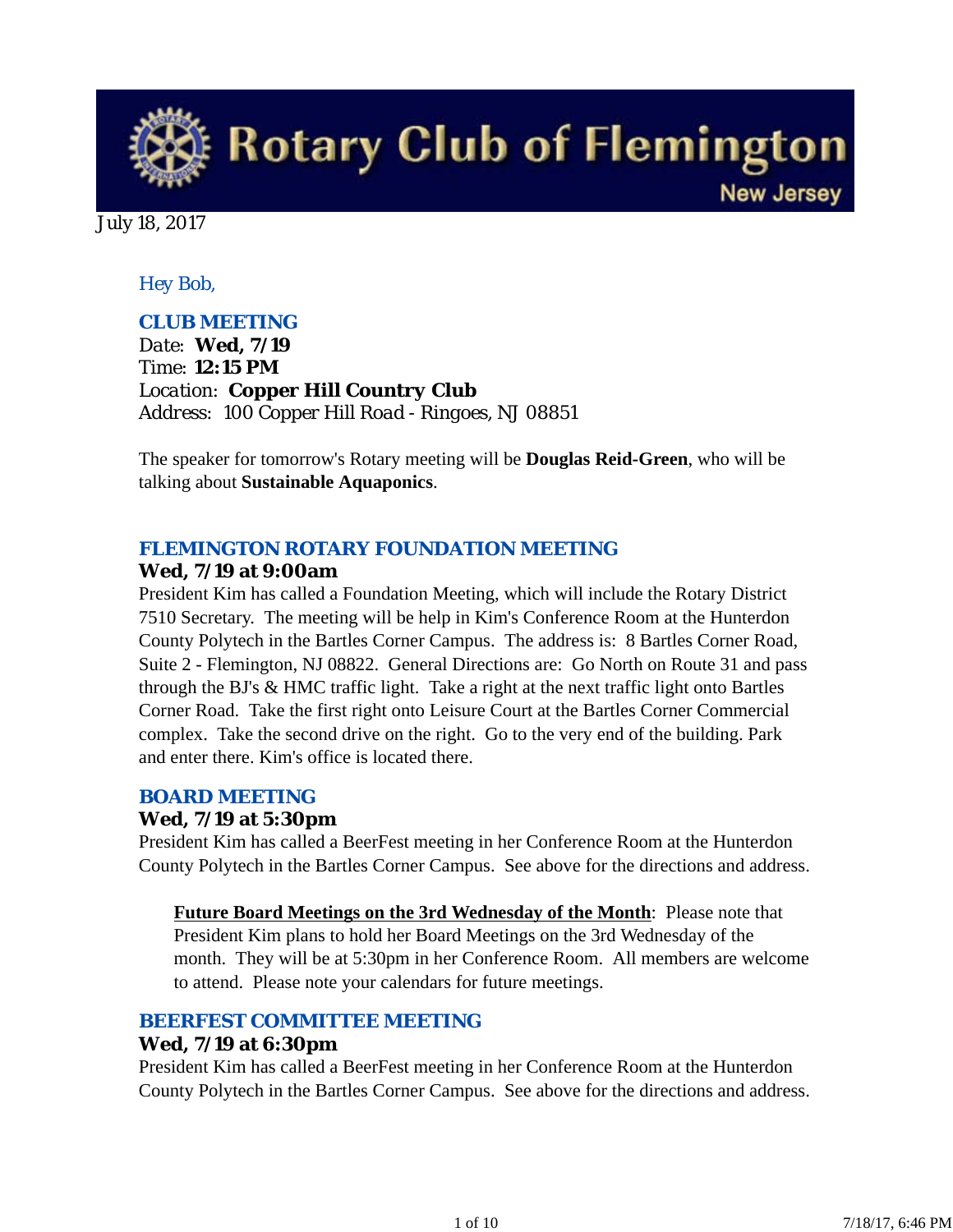# *SETTING UP A DRIVER-LIST to TRANSPORT JOHN ZULLO To and From Rotary Meetings* **From Sandy Clark Updated 7/18**

Sandy Clark's appeal for volunteers to give John Zullo a ride to meetings roughly once a month or less has turned up four (4) drivers. The goal for this rotation is 6-8 drivers to allow more flexibility in scheduling. Please contact Sandy if you are able to offer John a ride to meetings on a scheduled, but occasional basis. This "show of helping" will certainly aid John in keeping up his attendance requirements and allow the Club to continue benefitting from his service and contribution to our weekly meetings.

If you are able to help, **Click Here** to generate an email to Sandy.



*Flemington Rotary EVENING SOCIAL* **Wednesday, July 26** Time: **5:30pm** to **7:30pm** at the **Flemington Area Food Pantry** 154 Route 31 North - Flemington, NJ 08822

We hope you can join us for an Evening Social! It will be held at the Flemington Area Food Pantry,

which is located across the parking lot from the entrance to the Flemington Wal-Mart. We will be inside in the large front open space.

The club will provide some general appetizers, non-alcoholic drinks as well as wine & Craft Beer.

There is No cost to attend. Families and kids are welcome.

There will NOT be a regular lunch meeting this day. The lunch meeting is canceled in lieu of the evening social event. Please bring your spouse, significant other, family member or other guest with you. If you have any questions, please contact Karen Widico at kwidico@njprevent.com

Please RSVP to this Evite with the total number of people who will be attending with you. This way we can make sure to plan accordingly.



*Guest & Speaker from the 7/12/2017 Flemington Rotary Club Meeting* **R. P. Anand**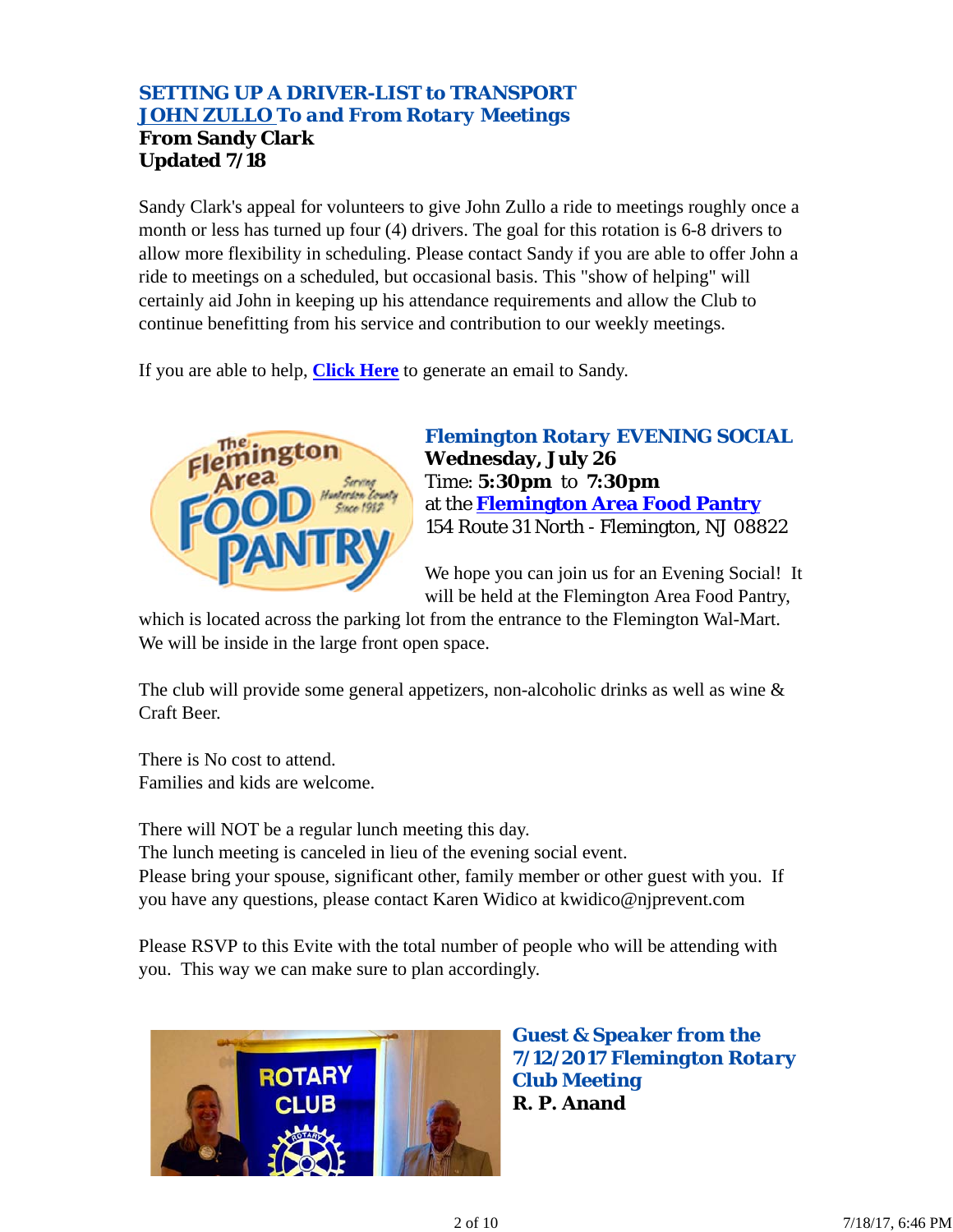

R. P. Anand was the guest and speaker at the Wed, 7/12 Flemington Rotary meeting. He is from Mumbai (India). He has visited Flemington Rotary several times over the last 10 years. Since we didn't have a program, he spoke about Rotary in India. A copy of his card is included below in the event anyone wanted to reach out to him.

Click the image below to open a larger version of it.





## *FLEMINGTON ROTARY BEERFEST*

**Saturday, October 14, 2017** VIP Session: **12noon** to **1:00pm** General Session: **1:00pm** to **4:30pm** Liberty Village Outlet Marketplace

The **Flemington Rotary BeerFest** is an event that allows participants to taste and sample many different kinds of Craft Beers from a

variety of different Breweries. There will be live music to enjoy and food available to purchase.

We plan to have more than **60 beers** from **30 breweries**.

We are happy to share that both breweries from Flemington, NJ (**Lone Eagle Brewing** and **Conclave Brewing**) will be attending the event!!!

The event will take place within the open parking area of the **Liberty Village Outlet Marketplace**, located in Flemington, NJ. A limited number of tickets will be offered in two different tasting sessions.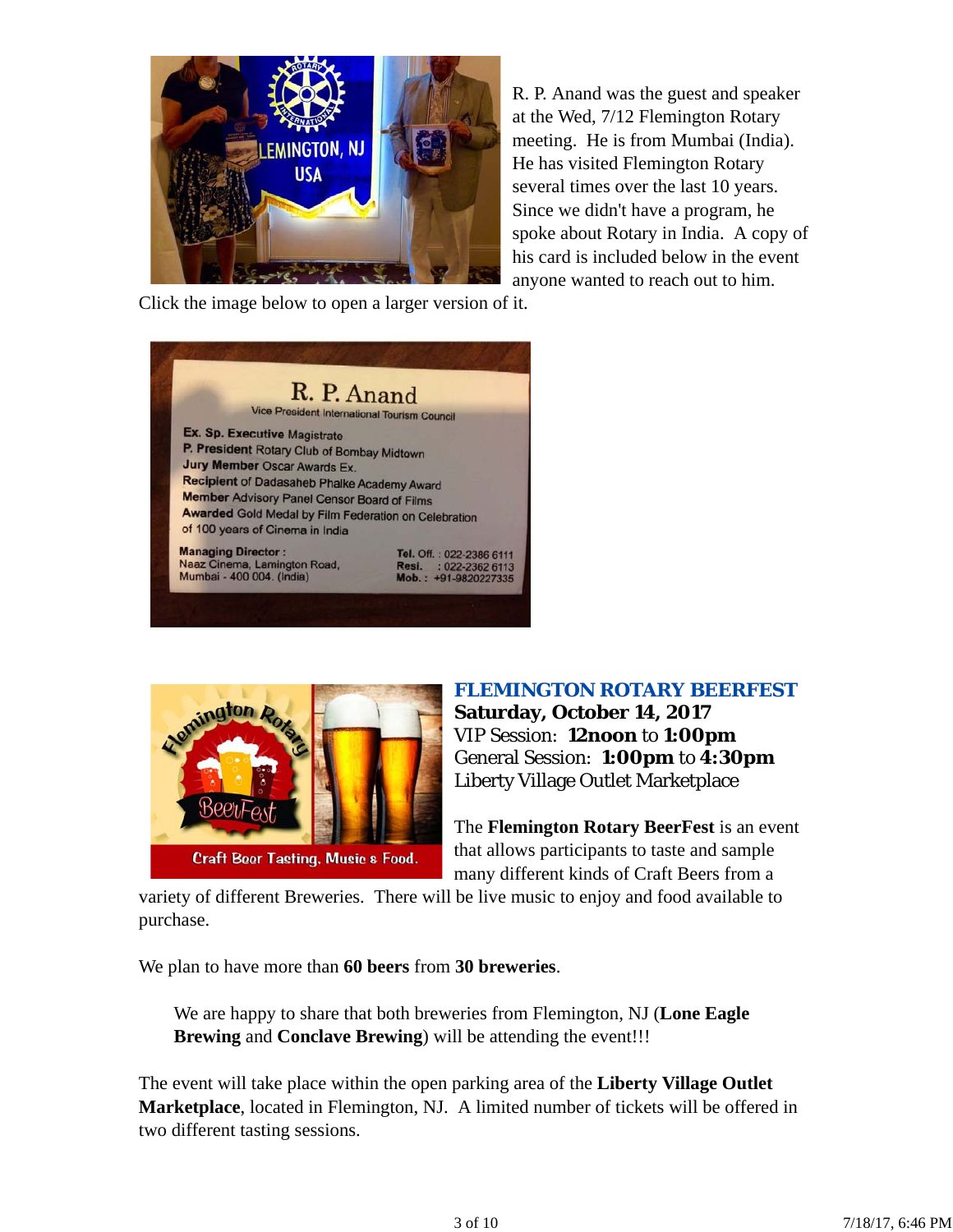**Click Here** to view the event website for additional details.

**PowerPoint Presentation**: **Click Here** to download a copy of the PowerPoint presentation that Kim presented at the May 10, 2017 club meeting.





*PHOTO ALBUM from the 2017 Changing of the Guard Dinner* Held on **Wed, June 28, 2017** Copper Hill Country Club

**Click Here** to view the Photo Album from the recent Changing of the Guard Dinner.

A very special thanks to the Rev.

Dr. Herb Bohler for taking the photos and generating the album for everyone to enjoy!!



# *Find us on Facebook*

Click the image to the left to connect with the Rotary Club of Flemington, NJ on Facebook.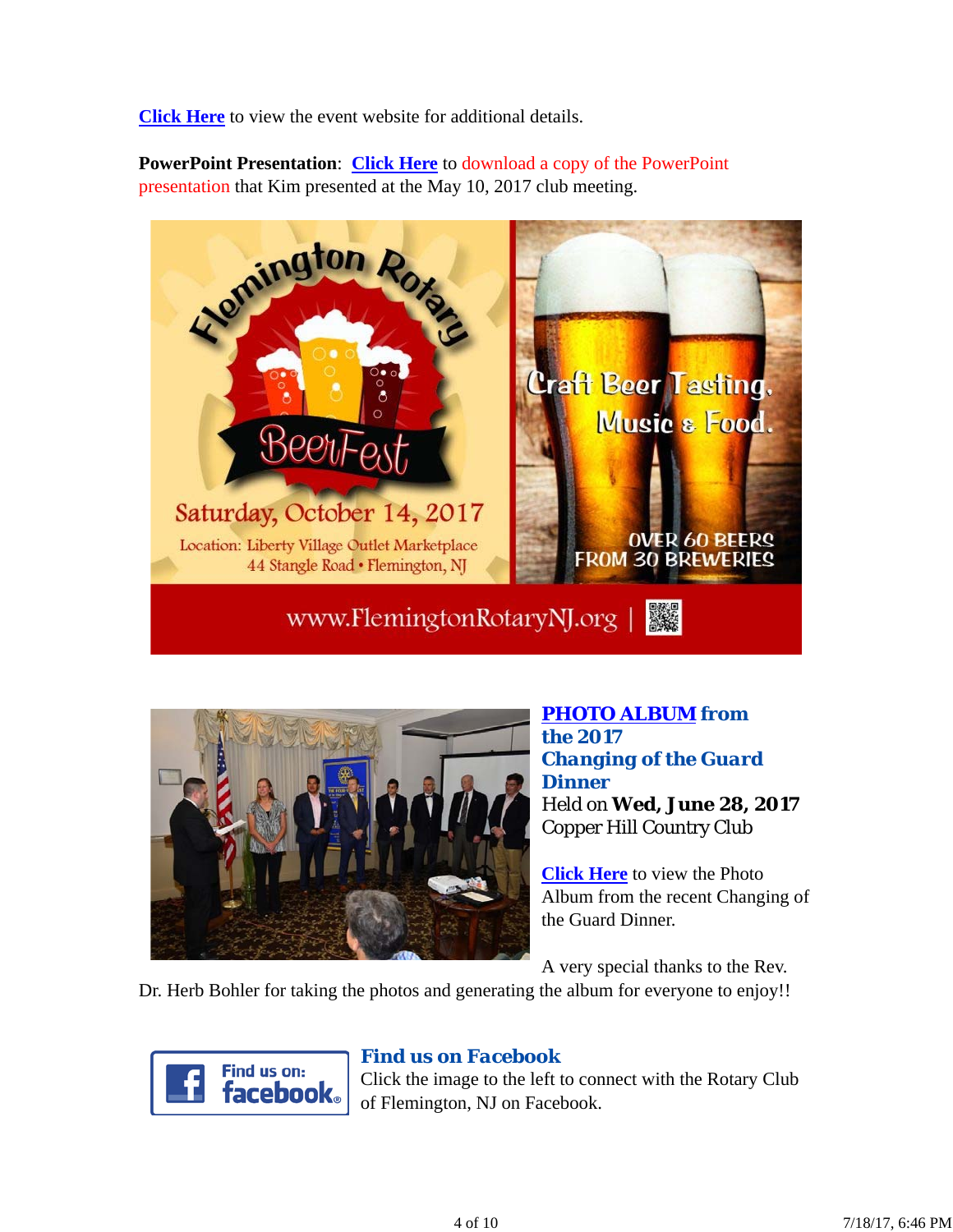

# *The Flemington Rotary MEMBER DIRECTORY Is Updated on the Website*

A PDF copy of the Club Directory kept on the club website, located on the password protected "**Members Only**" page. To access this, simply goto **www.FlemingtonRotaryNJ.org** and click on "Members

Only" in the upper left. The page is password protected. If you do not have the password, simply email us and request it.

If you see any updates that need to be made (a change of address, email, phone number, something is not listed correctly, etc.), please email Sandy Clark and request any changes to be made. **Click Here** to generate an email to Sandy.



# *SPEAKERS & PROGRAMS BEING SOUGHT*

Mick Schaible is looking for some ideas for upcoming meeting programs and speakers. If you have any leads, please pass them onto Mick, who will follow-up to schedule the speaker.

**Click here** to generate an email directly to Mick.



# *HUNTERDON COUNTY CHAMBER OF COMMERCE*

As you know, the Rotary Club of Flemington is a member of the H.C. Chamber of Commerce. This enables all Rotarians the ability to attend a Chamber function as a "member". If someone asks you what your business is, you would explain that you are a member representing the Rotary Club of Flemington. **Click Here** to visit the Chamber website for a listing of upcoming events.

# *ROTARY DISTRICT 7510 NEWS*

**Click Here** to read the current news from our Rotary District 7510.

# *UPCOMING DATES TO NOTE:*

Wed,  $7/19$ : Douglas Reid-Green: Sustainable Aquaponics. Wed, 7/26: **Evening Social Event** at the **Flemington Area Food Pantry** (5:30 to 7:30pm). There will NOT be a regular lunch meeting this day. The lunch meeting is canceled in lieu of the evening social event.

Wed, 10/11: District Governor Official Visit.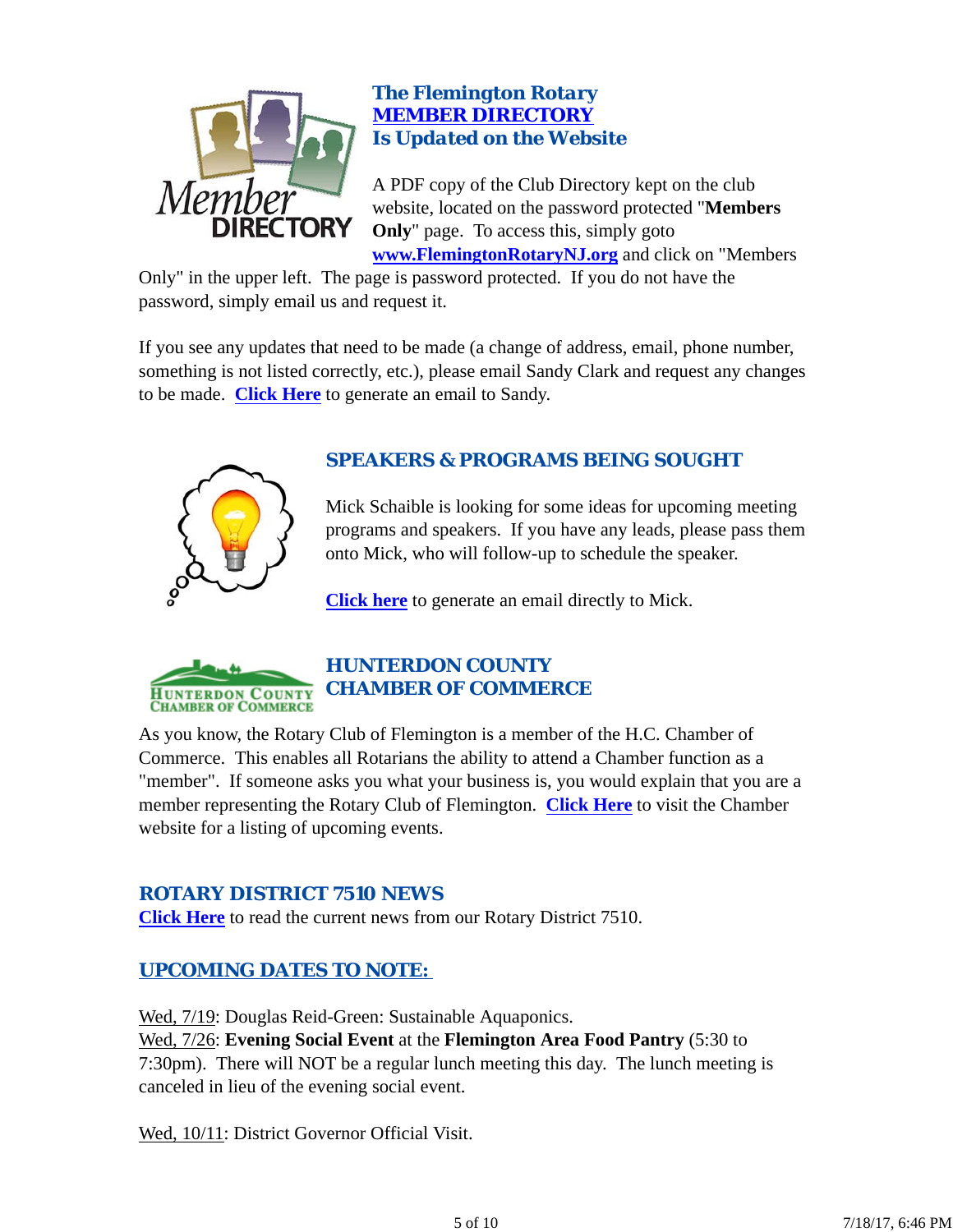**Next RCOF Board Meeting:** Wed, 7/19 at 5:30 PM (Usually the 3<sup>rd</sup> Wed). **Next Membership Meeting:** Wed, 8/9 at 1:30 PM (Usually the 2<sup>nd</sup> Wed).

**Upcoming RCOF Club Events, Fundraisers, Fellowship Events, Etc**.: 10/14/17 (Sat): Flemington Rotary BeerFest

**Rotary District 7510 Events & Functions:**

To Be Announced.

# *COMMITTEE LIST:*

**Click Here** to download the listing of all current Club Committee's and its members.

# *"MEMBERS ONLY" WEBSITE:*

## **Click Here for the Members Only section of the website to find:**

- 1) The "Membership Proposal Form" to propose a new member.
- 2) New Member Information.
- 3) An Online Copy of the Club Membership Directory.
- 4) A Link to All Photos Albums of the Club.

## *ROTARY WEBSITE LINKS:*

Rotary International: **www.Rotary.org** Rotary District 7510: **www.RotaryNJ.org**

## *NEARBY ROTARY CLUB MEETINGS:*

As A Rotarian, you are Welcome to attend a Rotary Club meeting anywhere in the world. Click here for the Rotary Club Locator App. Or see below for some local meetings:

#### Mondays

**Lambertville/New Hope** (6:30 pm) - Lambertville Station Restaurant; 11 Bridge Street, Lambertville NJ 08530

**Piscataway** (12:15 pm) - Radisson Hotel; 21 Kingsbridge Road, Piscataway, NJ 08854

#### Tuesdays

**Whitehouse** (12:15 pm) - Max's 22; 456 Route 22 West, Whitehouse Station, NJ 08889 **Princeton** (12:15 pm) - The Nassau Club; 6 Mercer Street, Princeton, NJ 08540 **Bridgewater-Bound Brook** (12:15 pm) - Arbor Glenn; 100 Monroe St, Bridgewater 08807

#### Wednesdays

**Branchburg Township** (7:30 am): Stoney Brook Grille; 1285 Route 28, North Branch, NJ 08876 **Flemington** (12:15pm): Copper Hill Country Club; 100 Copper Hill Road, Ringoes, NJ 08851 **Hillsborough Township** (6:15 pm): Pheasant's Landing; 311 Amwell Road (Rt. 514),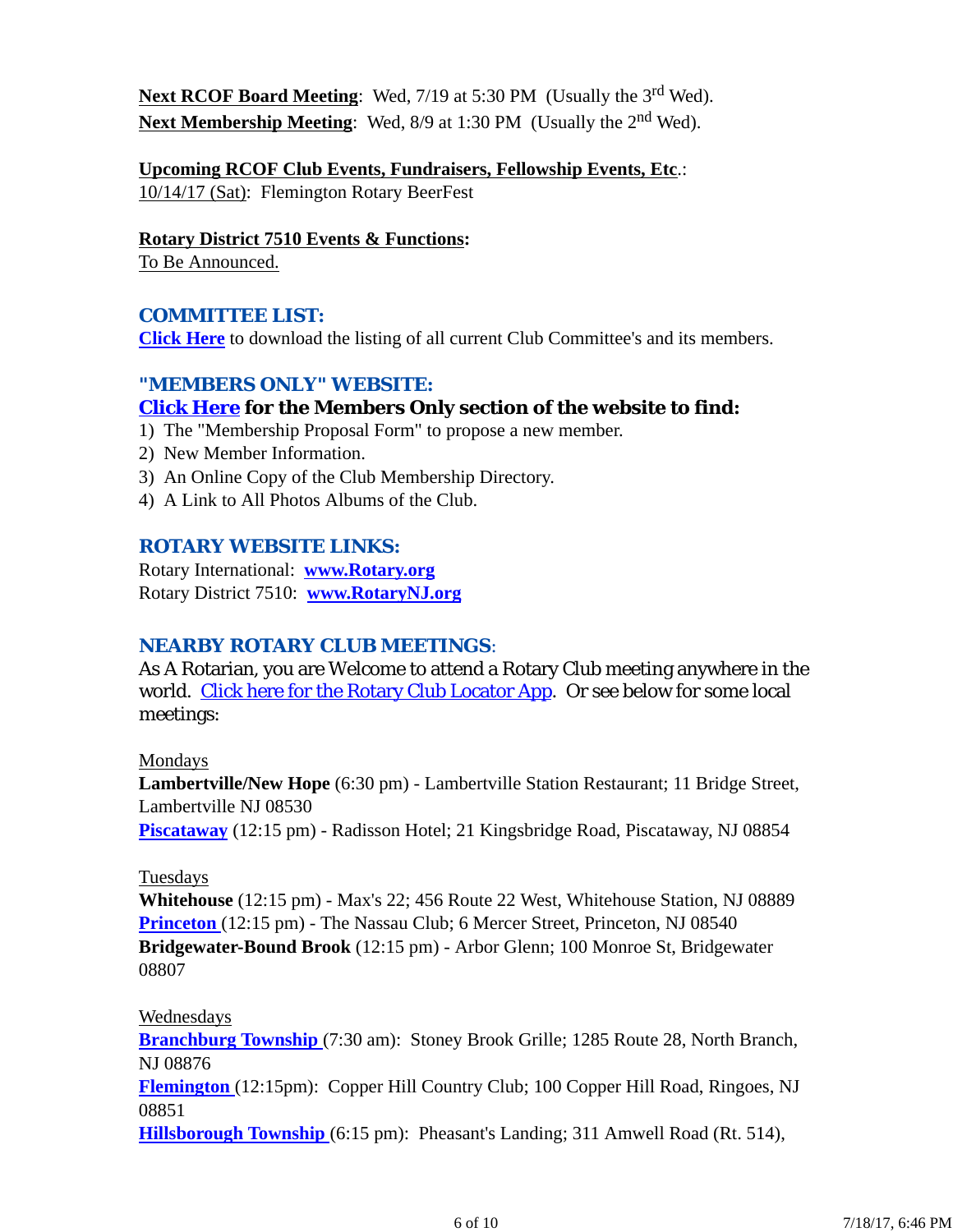Hillsborough, NJ 08844

#### Thursdays

**Clinton Sunrise** (7:30 am): Clinton Fire Department; New Street, Clinton, NJ 08809 **Somerville/Bridgewater** (12:15 pm): Bridgewater Manor; 1251 US Highway 202/206, Bridgewater, NJ 08807

**Trenton** (12:15 pm): Freddie's Tavern; 12 Railroad Avenue, West Trenton, NJ 08628

#### Fridays

**North Hunterdon** (12:15 pm): Beaver Brook County Club; 25 County Club Drive, Annandale, NJ 08801

**Princeton Corridor** (12:15pm): Hyatt Regency; 102 Carnegie Center, Rt. 1 North, Princeton, NJ 08540

eClub

**Rotary eClub of Hunterdon Horizon**: View website for meetings or online makeups.

# RI President's Call for Action in **2017-2018**: **"Rotary: Making a Difference" Rotary Club of Flemington - Our 94th Year**

Founded October 3, 1923 \* Charter #1529 \* District 7510

| Club President                                                                                  | <b>Kim Metz</b>                                        |  |  |  |
|-------------------------------------------------------------------------------------------------|--------------------------------------------------------|--|--|--|
| President-Elect                                                                                 | <b>Allan Vera</b>                                      |  |  |  |
| Secretary                                                                                       | <b>Kyle Fogarty</b>                                    |  |  |  |
| Treasurer, General                                                                              | <b>Nik Kritharis</b>                                   |  |  |  |
| Treasurer, Lunch                                                                                | <b>Michael Goodwin</b>                                 |  |  |  |
| <b>Board Member</b>                                                                             | <b>D.J. Wright</b> (immediate Past-President)          |  |  |  |
| <b>Board Member</b>                                                                             | <b>Sandy Clark</b>                                     |  |  |  |
| <b>Board Member</b>                                                                             | <b>Joe Ziegler</b>                                     |  |  |  |
| Sergeant-at-Arms                                                                                | <b>Ken Skowronek</b>                                   |  |  |  |
| R.I. President                                                                                  | Ian H.S. Riseley (Sandringham, Victoria,<br>Australia) |  |  |  |
| District Governor (DG)                                                                          | <b>Bob Zeglarski</b> (Roselle-Rosselle Park)           |  |  |  |
| District Governor Elect (DGE)                                                                   | <b>John Shockley</b> (Hillsborough)                    |  |  |  |
| District Governor Nomimee (DGN)                                                                 | <b>Ann Walko</b> (Watchung-Warren)                     |  |  |  |
| <b>Assistant District Governor (ADG)</b>                                                        | <b>Albert Varga</b> (Lambertville-New Hope)            |  |  |  |
| $C_{\rm lab}$ Mostings: Wadnesday 12.15 nm $C_{\rm onnon}$ Hill $C_{\rm ountriv}$ $C_{\rm lab}$ |                                                        |  |  |  |

Club Meetings: **Wednesday, 12:15 pm, Copper Hill Country Club** 100 Copper Hill Road, Ringoes 08551

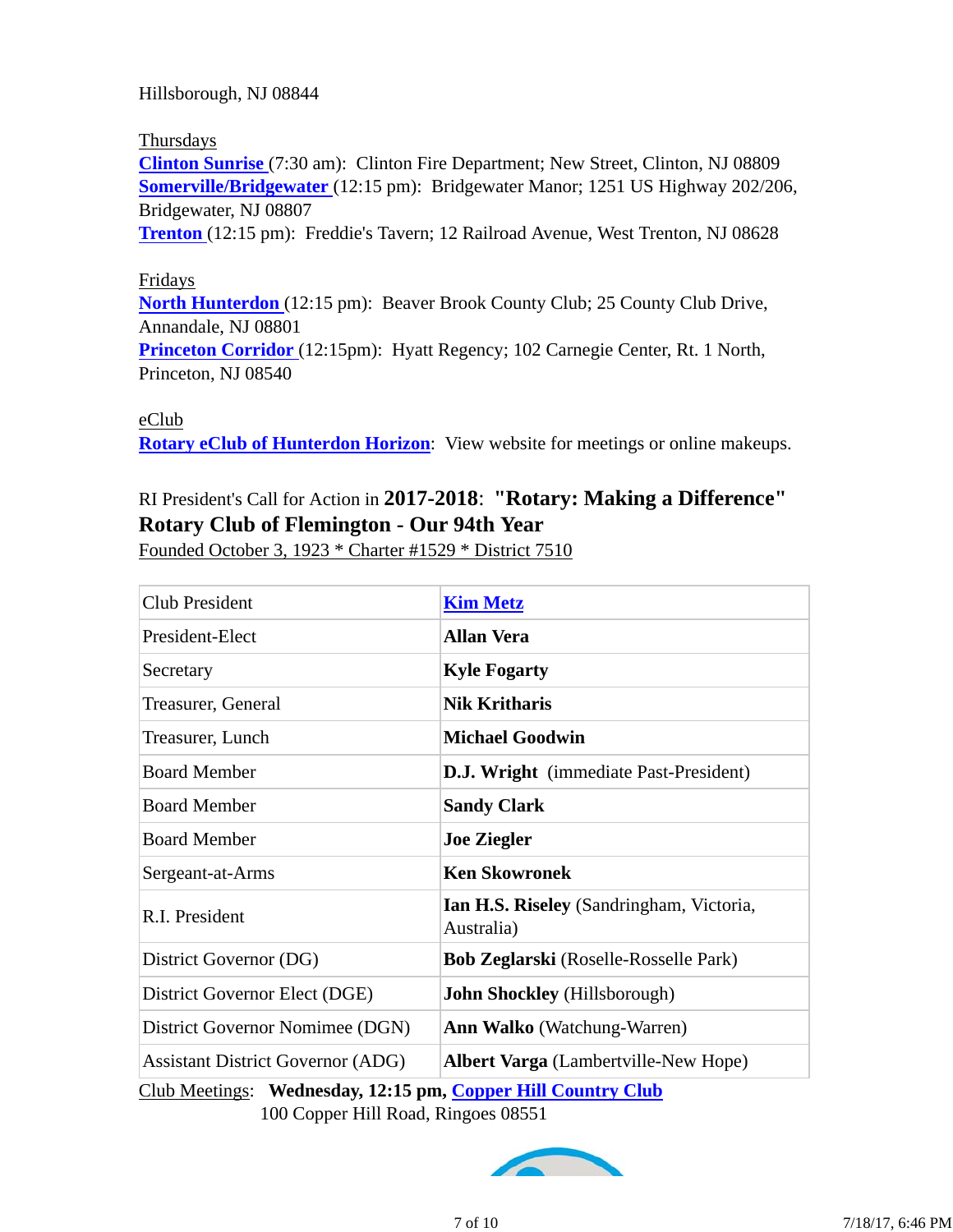

*MISSION STATEMENT*: The mission of Rotary International is to assist and guide Rotarians and Rotary clubs to accomplish the Object of Rotary to ensure Rotary's continuing relevance and to help build a better world, emphasizing service activities by individuals and groups that enhance the quality of life and human dignity, encouraging high ethical standards, and creating greater understanding among all people to advance the search for peace in the world.

**THE OBJECT OF ROTARY:** The object of Rotary is to encourage and foster the ideal of service as a basis of worthy enterprise and, in particular, to encourage and foster:

**1st**: The development of acquaintance as an opportunity for service;

**2nd**: High ethical standards in business and professions, the recognition of the worthiness of all useful occupations, and the dignifying of each Rotarian's occupation as an opportunity to serve society;

**3rd**: The application of the ideal of service in each Rotarian's personal, business and community life;

**4th**: The advancement of international understanding, goodwill, and peace through a world fellowship of business and professional persons united in the ideal of service.

**THE 4-WAY TEST:** "Of the things we think, say or do:

- **1st**: Is it the Truth?
- 2<sup>nd</sup>: Is it Fair to all concerned?
- **3rd**: Will it build goodwill and better friendships?
- **4th**: Will it be beneficial to all concerned?"

## *ROTARY's AVENUE'S OF SERVICE*:

**1)** Through **Club Service**, we have fun, build lasting friendships, and make sure that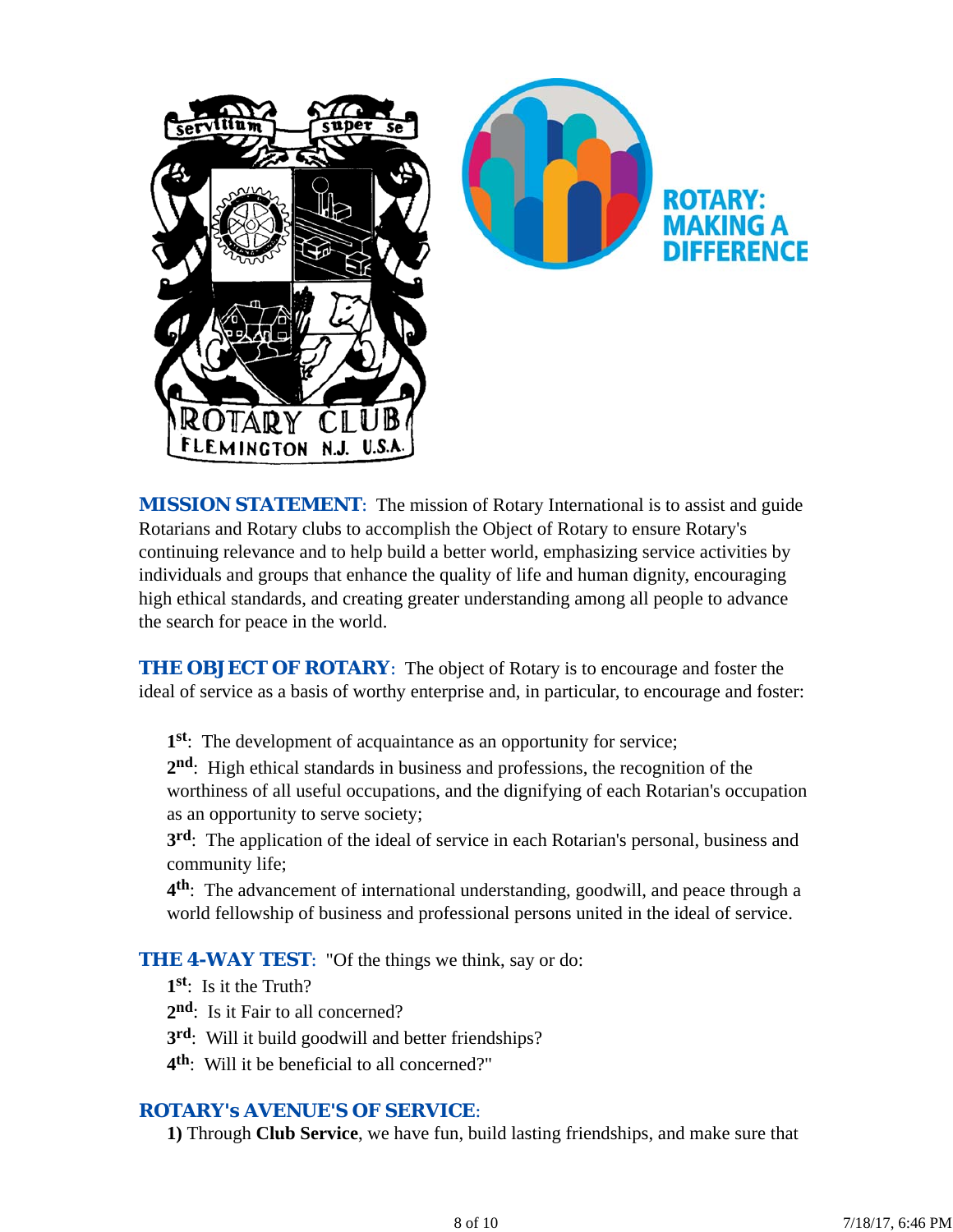our club runs well.

**2)** Through **Vocational Service**, we volunteer our professional skills to serve others and promote integrity in everything we do.

**3)** Through **Community Service**, we address local needs and work with our community to bring lasting improvements.

**4)** Through **International Service**, we meet humanitarian needs around the globe and promote world understanding and peace.

**5)** Through **Youth Service**, we work with young people to help them become the next generation of leaders, visionaries, and peacemakers.

# **2017-2018 CLUB MEMBER ROSTER Rotary Club of Flemington, NJ**

|  |  |  | <b>Current Number of Members: 41</b> |  |
|--|--|--|--------------------------------------|--|
|--|--|--|--------------------------------------|--|

| <b>Rotarian</b>                   | <b>Member Since</b> | <b>Classification</b>           |
|-----------------------------------|---------------------|---------------------------------|
| Black, Bruce B.                   | 2007                | <b>Health and Fitness</b>       |
| Bohler, Herbert C. (Herb)         | 1977                | <b>Specialty Advertising</b>    |
| Boynton, Adam                     | 2016                | <b>Church / Social Services</b> |
| Chittenden, Robert L. (Bob)       | 2003                | M.E.F.P. Consulting Engineering |
| Clark, Arthur L. (Sandy)          | 1987                | Printing                        |
| Davidson, James G. (Jim)          | 2002                | <b>Rubber Products</b>          |
| del Campo, Ann                    | 2016                | <b>Scientist &amp; Farmer</b>   |
| <b>Durland, Dianne</b>            | 2017                | <b>Community Banking</b>        |
| Ferrari, Frederick J. (Fred)      | 1964                | Orthodontia                     |
| Fisher, Charles H. (Charlie)      | 1961                | <b>Funeral Services</b>         |
| Fisher, Thomas H. (Tom)           | 2012                | Property & Casualty Insurance   |
| <b>Fogarty, Kyle M.</b>           | 2017                | <b>Financial Advisor</b>        |
| Goodwin, Michael S.               | 2016                | Youth Development               |
| Harrison, Jeffrey (Jeff)          | 1996                | Psychotherapy                   |
| <b>Hyatt, Frederic D. (Fred)</b>  | 2017                | <b>Retired - Aerospace</b>      |
| Kamnitsis, Christopher P. (Chris) | 2001                | <b>Financial Planning</b>       |
| Kritharis, Nikolaos (Nik)         | 2016                | Dentistry                       |
| Liebross, Ira                     | 1997                | <b>Family Medicine</b>          |
| Loew, Darren                      | 2002                | <b>Orthodontics</b>             |
| Martin, Teresa (Terry)            | 1993                | Solid Waste/Recycling           |
| Mazujian, Harry                   | 2004                | Clergy                          |
| McWilliams, Nancy                 | 1992                | Psychotherapy                   |
| Metz, Kim                         | 2007                | <b>Technical Education</b>      |
| Muller, George D.                 | 1964                | <b>Cut Glass Manufacturing</b>  |
| Newland, Robert D. (Bob)          | 1998                | Insurance                       |
| Ownes, Terry M.                   | 1987                | <b>Floor Covering</b>           |
| Phelan, Christopher J. (Chris)    | 2009                | <b>Chamber Of Commerce</b>      |